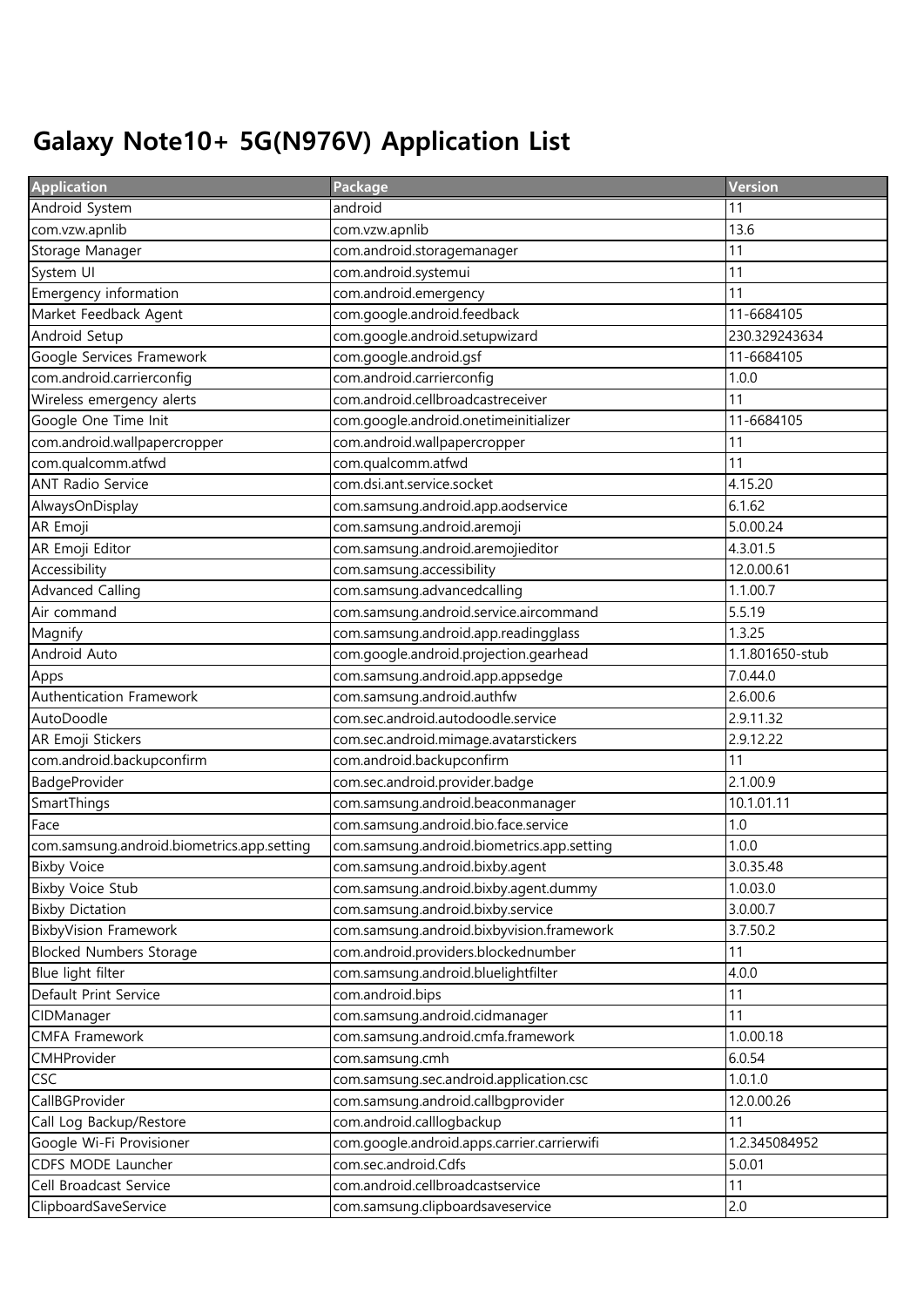| Edge panels                               | com.samsung.android.app.cocktailbarservice | 7.0.43.0                         |
|-------------------------------------------|--------------------------------------------|----------------------------------|
| ConfigUpdater                             | com.google.android.configupdater           | 11-6684105                       |
| Work profile                              | com.samsung.android.knox.containeragent    | 2.7.05001015                     |
| com.android.cts.priv.ctsshim              | com.android.cts.priv.ctsshim               | 11-6508977                       |
| D-MAT                                     | com.verizon.obdm                           | 2.0.0                            |
| DeX for PC                                | com.sec.android.app.dexonpc                | 1.4.00.17                        |
| Samsung DeX                               | com.sec.android.desktopmode.uiservice      | 3.9.21.4                         |
| DeviceKeystring                           | com.sec.android.app.factorykeystring       | 11                               |
| Device Personalization Services           | com.google.android.as                      | R.3.sysimg.oem.325908743         |
| <b>DQA</b>                                | com.samsung.android.dqagent                | 2.0.11                           |
| <b>DeviceTest</b>                         | com.sec.factory                            | 11                               |
| DiagMonAgent                              | com.sec.android.diagmonagent               | 7.0.05                           |
| Digital Wellbeing                         | com.samsung.android.forest                 | 2.0.00.51                        |
| com.google.android.documentsui            | com.google.android.documentsui             |                                  |
| com.google.android.documentsui            | com.google.android.documentsui             |                                  |
| com.google.android.documentsui            | com.google.android.documentsui             |                                  |
| com.google.android.documentsui            | com.google.android.documentsui             |                                  |
| com.google.android.documentsui            | com.google.android.documentsui             |                                  |
| com.google.android.documentsui            | com.google.android.documentsui             |                                  |
| com.google.android.documentsui            | com.google.android.documentsui             |                                  |
| Files                                     | com.google.android.documentsui             | r_aml_300900741                  |
| Downloads                                 | com.android.providers.downloads.ui         | 11                               |
| Wallpapers                                | com.samsung.android.app.dressroom          | 1.3.64                           |
| Live focus                                | com.samsung.android.app.dofviewer          | 6.0.42                           |
| Wallpaper services                        | com.samsung.android.dynamiclock            | 3.3.01.19                        |
| Dynamic System Updates                    | com.android.dynsystem                      | 11                               |
| TestWandFota                              | com.samsung.android.app.earphonetypec      | 1.2.12                           |
| Nearby device scanning                    | com.samsung.android.easysetup              | 11.0.15.0                        |
| com.samsung.android.knox.attestation      | com.samsung.android.knox.attestation       | 1.2.00.22                        |
| com.sec.epdg                              | com.sec.epdg                               | 11                               |
| <b>External Storage</b>                   | com.android.externalstorage                | 11                               |
| Facebook App Installer                    | com.facebook.system                        | 59.1.10                          |
| Facebook Services                         | com.facebook.services                      | 54.0.12                          |
| FaceService                               | com.samsung.faceservice                    | 4.3.05                           |
| Finder                                    | com.samsung.android.app.galaxyfinder       | 9.6.28.0                         |
| <b>Fused Location</b>                     | com.android.location.fused                 | 11                               |
| Galaxy Store                              | com.sec.android.app.samsungapps            | 4.5.22.9                         |
| Samsung SM8150 GameDriver                 | com.samsung.gamedriver.sm8150              | 11.0.00.0                        |
| Game Launcher                             | com.samsung.android.game.gamehome          | 4.3.03.5                         |
| Game Optimizing Service                   | com.samsung.android.game.gos               | 3.4.00.32                        |
| Game Booster                              | com.samsung.android.game.gametools         | 3.0.00.18                        |
| com.google.android.gms.policy_sidecar_aps | com.google.android.gms.policy_sidecar_aps  | 200475003010.298822850.298822850 |
| Google Play services                      | com.google.android.gms                     | 20.33.15 (150400-330018294)      |
| Package installer                         | com.google.android.packageinstaller        | 11-6684105                       |
| Google Partner Setup                      | com.google.android.partnersetup            | 100.327071041                    |
| Android Setup                             | com.google.android.apps.restore            | 1.0.334154002                    |
| GPUWatch                                  | com.samsung.gpuwatchapp                    | 2.0.40                           |
| Tags                                      | com.samsung.android.service.tagservice     | 1.6.15.0                         |
| HdmApp                                    | com.samsung.android.hdmapp                 | 1.0.00.10                        |
| Adapt Sound                               | com.sec.hearingadjust                      | 11.0.24                          |
| IOTHiddenMenu                             | com.sec.hiddenmenu                         | 11                               |
| Google Assistant                          | com.android.hotwordenrollment.okgoogle     | 11                               |
| Google Assistant                          | com.android.hotwordenrollment.xgoogle      | 11                               |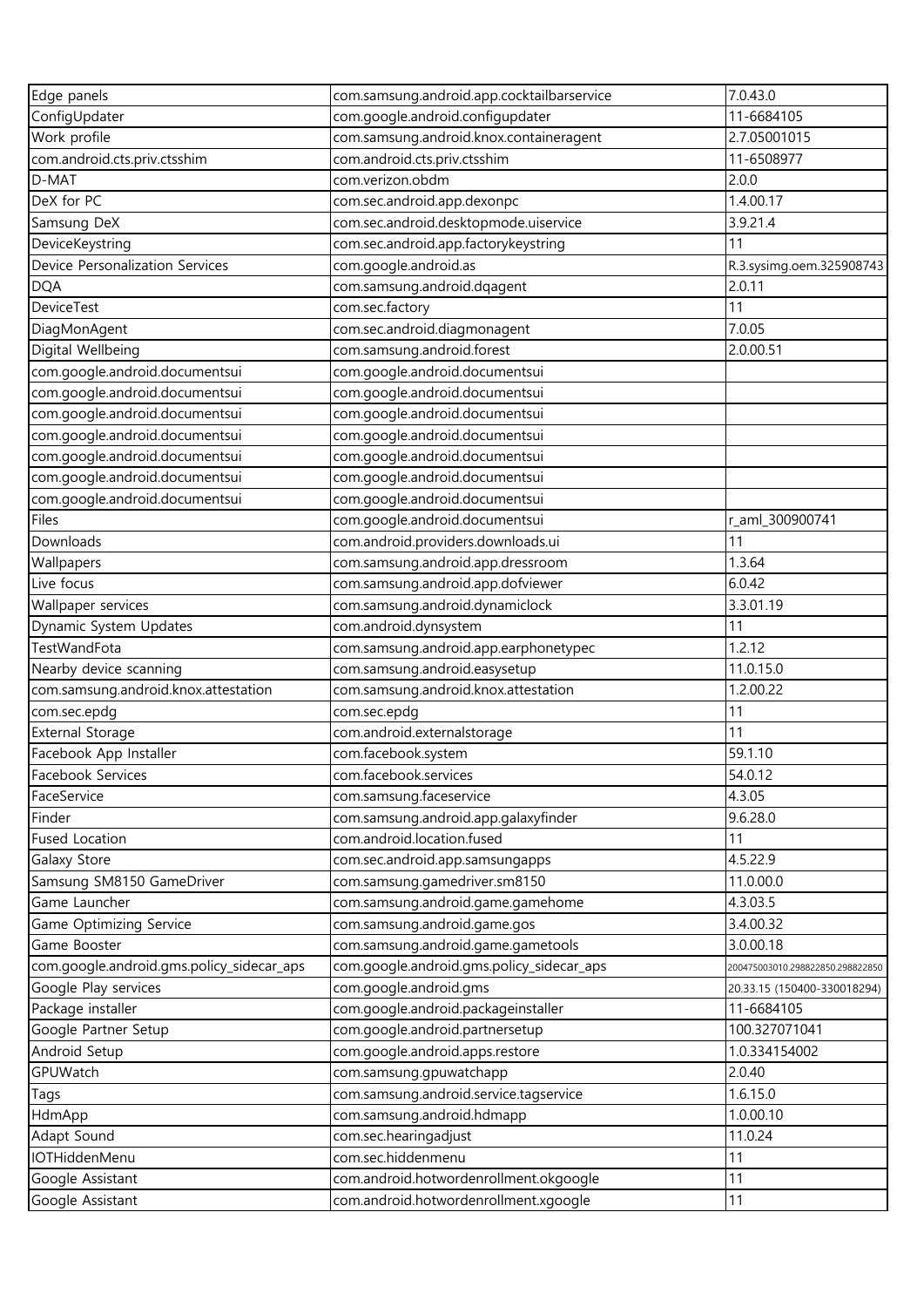| Hux Extension                                    | com.samsung.huxextension                         | 11.0.12         |
|--------------------------------------------------|--------------------------------------------------|-----------------|
| com.samsung.huxplatform                          | com.samsung.huxplatform                          | 1.0.0           |
| HwModuleTest                                     | com.sec.android.app.hwmoduletest                 | 11              |
| IPService                                        | com.samsung.ipservice                            | 4.0.38          |
| Verizon App Manager                              | com.LogiaGroup.LogiaDeck                         | 6.4.147-5190    |
| ImsLogger                                        | com.sec.imslogger                                | 1.20200801      |
| Input Devices                                    | com.android.inputdevices                         | 11              |
| SmartFPSAdjuster                                 | com.sec.android.smartfpsadjuster                 | 11              |
| Samsung Visit In                                 | com.samsung.android.ipsgeofence                  | 4.1.02.122      |
| <b>KLMS Agent</b>                                | com.samsung.klmsagent                            | 3.4.20411       |
| Work profile                                     |                                                  | 1.0             |
|                                                  | com.samsung.android.knox.containercore           |                 |
| Samsung DeX Home                                 | com.sec.android.app.desktoplauncher              | 3.0.03.44       |
| <b>Device Services</b>                           | com.samsung.android.kgclient                     | 2.2.70          |
| Knox Key Chain                                   | com.samsung.knox.keychain                        | 11              |
| KnoxPushManager                                  | com.samsung.android.knox.pushmanager             | 1.1.00.35       |
| LLKAgent                                         | com.verizon.llkagent                             | 3.0.02          |
| com.test.LTEfunctionality                        | com.test.LTEfunctionality                        | 1.0             |
| LED Cover                                        | com.samsung.android.app.ledbackcover             | 1.1.51          |
| <b>LED Cover Service</b>                         | com.sec.android.cover.ledcover                   | 1.4.72          |
| Link to Windows Service                          | com.samsung.android.mdx                          | 2.1.07.4        |
| <b>DECO PIC</b>                                  | com.samsung.android.livestickers                 | 2.0.00.32       |
| Live Wallpaper Picker                            | com.android.wallpaper.livepicker                 | 11              |
| com.android.localtransport                       | com.android.localtransport                       | 11              |
| Verizon Location Agent                           | com.telecomsys.directedsms.android.SCG           | 0.0.4.407       |
| Work Setup                                       | com.android.managedprovisioning                  | 11              |
| Samsung Galaxy Friends                           | com.samsung.android.mateagent                    | 2.1.21.2        |
| mlp                                              | com.samsung.mlp                                  | 5.0.04          |
| com.android.providers.media                      | com.android.providers.media                      | 11              |
| MmsService                                       | com.android.mms.service                          | 11              |
| MobileWips                                       | com.samsung.android.server.wifi.mobilewips       | 1.1.19.0        |
| Service mode RIL                                 | com.sec.android.RilServiceModeApp                | 11              |
| MTP application                                  | com.samsung.android.MtpApplication               | 1.0             |
| MTP Host                                         | com.android.mtp                                  | 11              |
| Separate app sound                               | com.samsung.android.setting.multisound           | 3.0.00.11       |
| My Verizon                                       | com.vzw.hss.myverizon                            | 15.3.1          |
| My Verizon Services                              | com.verizon.mips.services                        | 1.0.144.2       |
| NSDSWebApp                                       | com.sec.vsim.ericssonnsds.webapp                 | 2.0.06.0        |
| Samsung Location SDK                             | com.sec.location.nsflp2                          | 5.3.45          |
| NetworkDiagnostic                                | com.samsung.android.networkdiagnostic            | 2.5.05.3        |
| com.google.android.networkstack.permissionconfig | com.google.android.networkstack.permissionconfig | r_aml_300900722 |
| com.google.android.networkstack.permissionconfiq | com.google.android.networkstack.permissionconfig |                 |
| com.google.android.networkstack.permissionconfig | com.google.android.networkstack.permissionconfig |                 |
| com.google.android.networkstack.permissionconfig | com.google.android.networkstack.permissionconfig |                 |
| com.google.android.networkstack.permissionconfig | com.google.android.networkstack.permissionconfig |                 |
| com.google.android.networkstack.permissionconfig | com.google.android.networkstack.permissionconfig |                 |
| com.google.android.networkstack.permissionconfig | com.google.android.networkstack.permissionconfig |                 |
| com.google.android.networkstack.permissionconfig | com.google.android.networkstack.permissionconfig |                 |
| com.google.android.networkstack                  | com.google.android.networkstack                  |                 |
| com.google.android.networkstack                  | com.google.android.networkstack                  |                 |
| com.google.android.networkstack                  | com.google.android.networkstack                  |                 |
|                                                  |                                                  |                 |
| Network manager                                  | com.google.android.networkstack                  | r_aml_300900700 |
| com.google.android.networkstack                  | com.google.android.networkstack                  |                 |
| com.google.android.networkstack                  | com.google.android.networkstack                  |                 |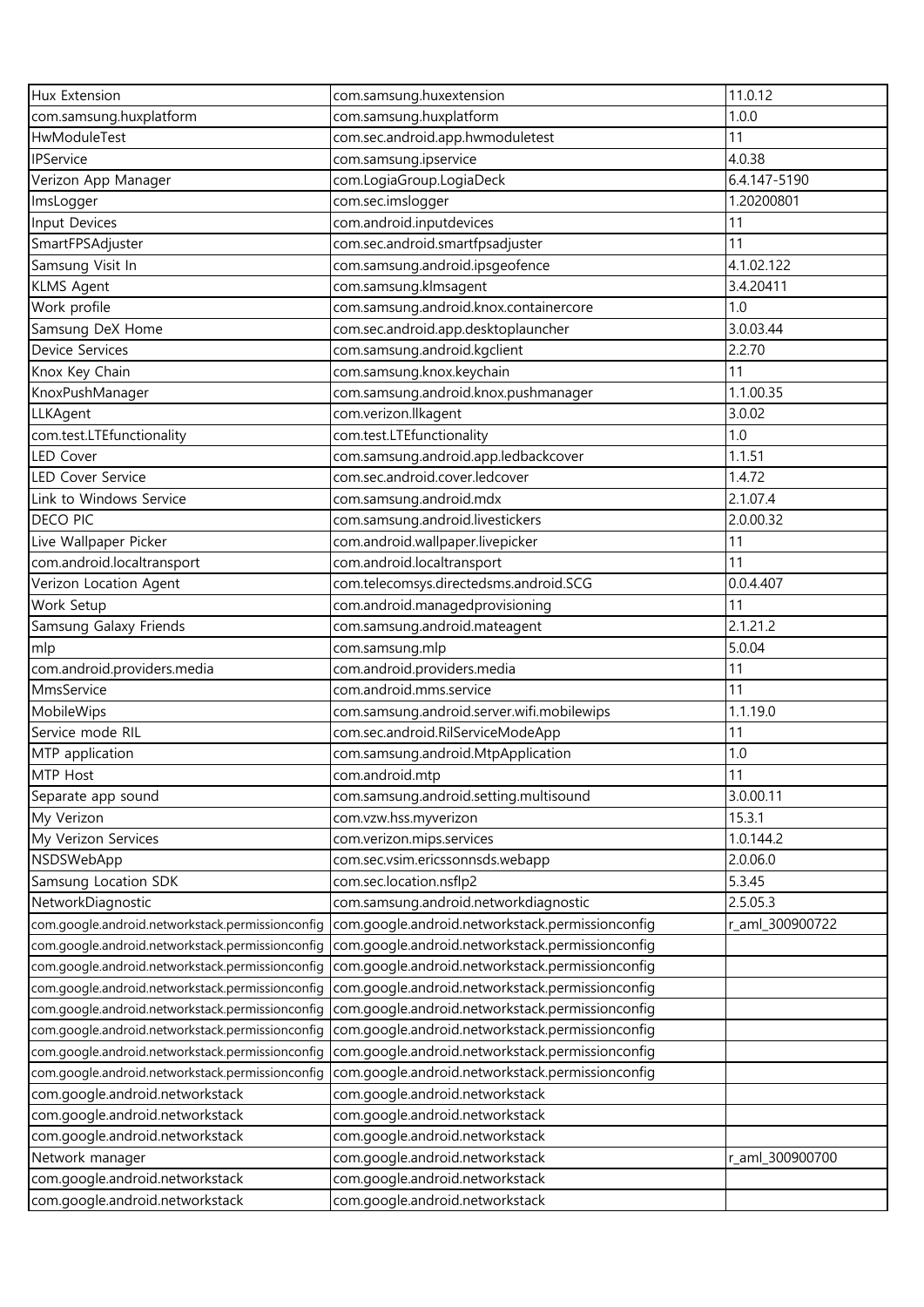| com.google.android.networkstack       | com.google.android.networkstack            |                               |
|---------------------------------------|--------------------------------------------|-------------------------------|
| com.google.android.networkstack       | com.google.android.networkstack            |                               |
| com.google.android.networkstack       | com.google.android.networkstack            |                               |
| com.verizon.obdm_permissions          | com.verizon.obdm_permissions               | 1.0.7                         |
| Configuration update                  | com.samsung.android.app.omcagent           | 5.3.22                        |
| com.android.ons                       | com.android.ons                            | 11                            |
| OneDrive                              | com.microsoft.skydrive                     | 6.16                          |
| One Talk Dialer                       | com.verizon.onetalk.dialer                 | 1.0.22                        |
| Samsung PaymentFramework              | com.samsung.android.spayfw                 | 2.9.04                        |
| People edge                           | com.samsung.android.service.peoplestripe   | 12.0.00.14                    |
| RilNotifier                           | com.sec.app.RilErrorNotifier               | 1.0.0                         |
| Google Play Store                     | com.android.vending                        | 22.1.18-21 [0] [PR] 334276832 |
| Photo Editor                          | com.sec.android.mimage.photoretouching     | 2.9.11.35                     |
| Application installer                 | com.sec.android.preloadinstaller           | 11                            |
| ProxyHandler                          | com.android.proxyhandler                   | 11                            |
| VZW_Multicast_MW                      | com.qualcomm.ltebc_vzw                     | MSDC_LA_4.3.02.02.0           |
| Media and devices                     | com.samsung.android.mdx.quickboard         | 2.0.12.482                    |
| <b>Bixby Routines</b>                 | com.samsung.android.app.routines           | 3.0.45                        |
| <b>Customization Service</b>          | com.samsung.android.rubin.app              | 2.8.00.14                     |
| SCameraService                        | com.samsung.android.camerasdkservice       | 1.1                           |
| SCameraXService                       | com.samsung.android.cameraxservice         | 1.1                           |
| Configuration update                  | com.samsung.android.sdm.config             | 3.0.08                        |
| SKMSAgentService                      | com.skms.android.agent                     | 1.0.40-48                     |
| <b>Digital Secure</b>                 | com.securityandprivacy.android.verizon.vms | 1.0.8                         |
| Software update                       | com.sec.android.soagent                    | 6.0.08                        |
| Samsung Push Service                  | com.sec.spp.push                           | 3.3.06                        |
| <b>SVC Agent</b>                      | com.samsung.android.svcagent               | 5.0.00.11                     |
| Samsung voice input                   | com.samsung.android.svoiceime              | 2.3.01.1                      |
| Samsung account                       | com.osp.app.signin                         | 12.0.00.29                    |
| Samsung Checkout                      | com.sec.android.app.billing                | 5.0.30.0                      |
| Calendar Storage                      | com.android.providers.calendar             | 12.0.00.3                     |
| Camera                                | com.sec.android.app.camera                 | 11.0.01.20                    |
| Samsung Cloud                         | com.samsung.android.scloud                 | 4.6.01.2                      |
| Contacts                              | com.samsung.android.app.contacts           | 12.1.02.22                    |
| Contacts Storage                      | com.samsung.android.providers.contacts     | 12.5.04                       |
| Samsung Core Services                 | com.samsung.android.scs                    | 1.0.00.41                     |
| Samsung Device Health Manager Service | com.sec.android.sdhms                      | 11                            |
| Phone                                 | com.samsung.android.dialer                 | 12.1.02.22                    |
| Samsung Experience Svc                | com.samsung.android.mobileservice          | 12.0.00.29                    |
| Gallery                               | com.sec.android.gallery3d                  | 12.0.00.51                    |
| Call                                  | com.samsung.android.incallui               | 12.0.01.56                    |
| Magnifier                             | com.sec.android.app.magnifier              | 10.0.60                       |
| Messages                              | com.samsung.android.messaging              | 12.1.10.9                     |
| Samsung Multi Connectivity            | com.samsung.android.mcfserver              | 1.0.02.85                     |
| Samsung Pass                          | com.samsung.android.samsungpass            | 2.6.00.38                     |
| SamsungPositioning                    | com.samsung.android.samsungpositioning     | 3.1.01.6                      |
| SamsungSmartSuggestions               | com.samsung.android.smartsuggestions       | 11                            |
| What                                  | com.samsung.android.app.social             | 12.0.00.4                     |
| Separated Apps                        | com.samsung.android.appseparation          | 1.0.01.35                     |
| Time Zone Updater                     | com.samsung.android.timezone.updater       | 1.0.00.00000                  |
| Video Player                          | com.samsung.android.video                  | 7.3.10.35                     |
| Configuration update                  | com.samsung.android.providers.carrier      | 1.0.27                        |
| Download Manager                      | com.android.providers.downloads            | 11                            |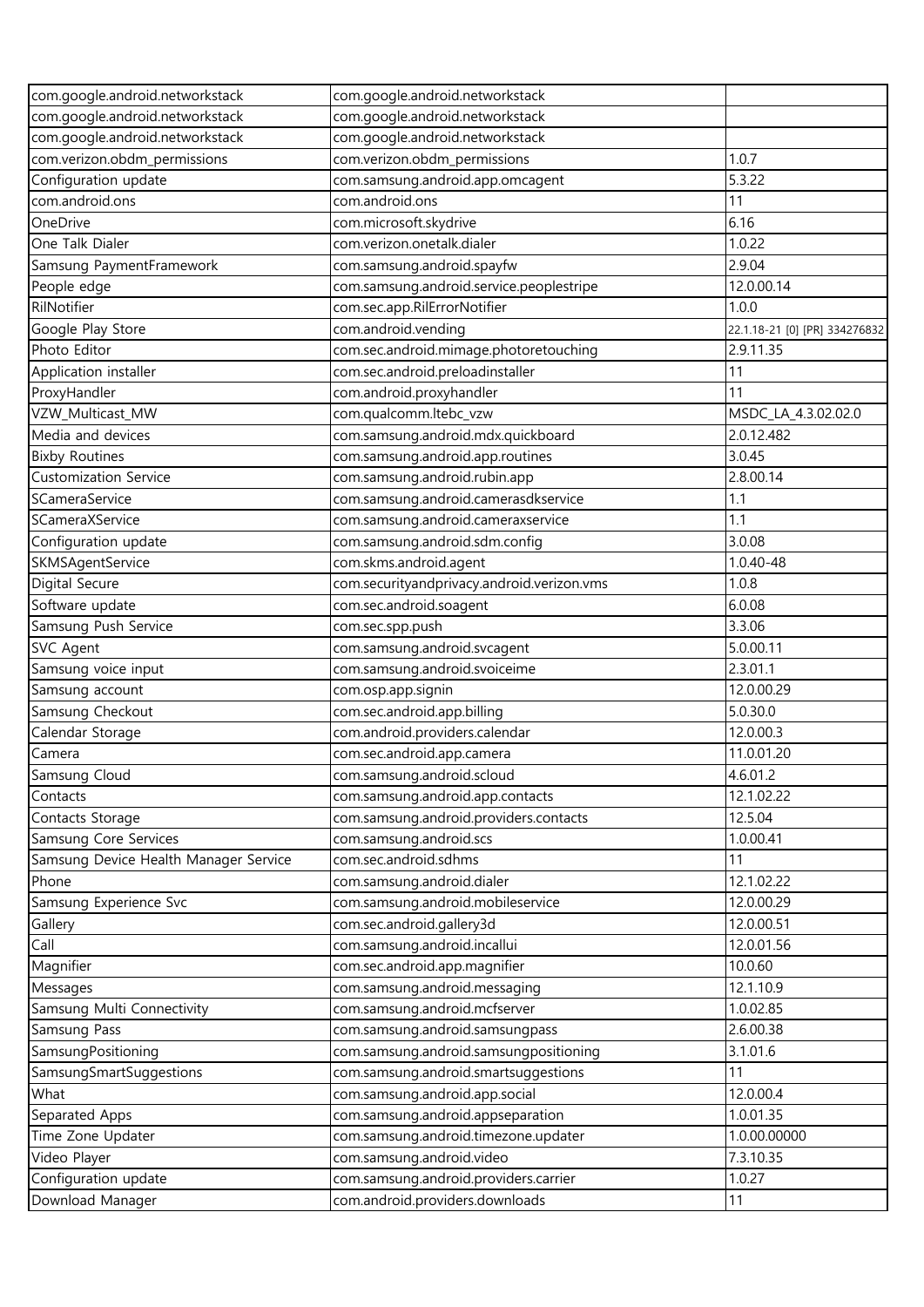| Sec Media Storage                        | com.samsung.android.providers.media                         | 11                       |
|------------------------------------------|-------------------------------------------------------------|--------------------------|
| My Files                                 | com.sec.android.app.myfiles                                 | 12.0.00.512              |
| Settings                                 | com.android.settings                                        | 11                       |
| Settings Suggestions                     | com.android.settings.intelligence                           | 11                       |
| SecSoundPicker                           | com.samsung.android.secsoundpicker                          | 1.0.00.22                |
| Dialer Storage                           | com.android.providers.telephony                             | 11                       |
| Secure Folder                            | com.samsung.knox.securefolder                               | 1.6.01.50                |
| Send SOS messages                        | com.sec.android.app.safetyassurance                         | 12.0.00.46               |
| SettingsBixby                            | com.samsung.android.app.settings.bixby                      | 3.0.20                   |
| Settings Storage                         | com.android.providers.settings                              | 11                       |
| Settings                                 | com.samsung.android.SettingsReceiver                        | 11                       |
| Setup Wizard                             | com.sec.android.app.setupwizard                             | 11.0.37                  |
| Quick Share                              | com.samsung.android.app.sharelive                           | 12.0.00.23               |
| com.android.sharedstoragebackup          | com.android.sharedstoragebackup                             | 11                       |
| Shell                                    | com.android.shell                                           | 11                       |
| Single Take                              | com.samsung.android.singletake.service                      | 2.0.00.27                |
| Smart Call                               | com.samsung.android.smartcallprovider                       | 12.0.00.20               |
| EpdgTestApp                              | com.sec.epdgtestapp                                         | 11                       |
| Translate                                | com.samsung.android.service.airviewdictionary               | 3.5.06                   |
| Device care                              | com.samsung.android.lool                                    | 12.0.00.42               |
| com.samsung.android.smartswitchassistant | com.samsung.android.smartswitchassistant                    | 2.0.01                   |
| SoundAlive                               | com.sec.android.app.soundalive                              | 9.5.19                   |
| Network unlock                           | com.samsung.ssu                                             | 1.2.74                   |
| Intent Filter Verification Service       | com.android.statementservice                                | 1.0                      |
| Crocro and friends                       | com.samsung.android.app.camera.sticker.facearavatar.preload | 3.0.11                   |
| StoryService                             | com.samsung.storyservice                                    | 4.0.32                   |
| SystemUIBixby2                           | com.samsung.systemui.bixby2                                 | 1.4.01.1                 |
| Samsung DeX System UI                    | com.samsung.desktopsystemui                                 | 11                       |
| SystemUpdate                             | com.sec.android.systemupdate                                | 12.0.00.0                |
| TADownloader                             | com.samsung.android.tadownloader                            | 1.2.04                   |
| AuthFw TaPack                            | com.samsung.android.tapack.authfw                           | 1.0.31.0                 |
| Tags                                     | com.android.apps.tag                                        | 4.3.00                   |
| <b>TalkBack</b>                          | com.samsung.android.accessibility.talkback                  | 12.0.00.23               |
| Tasks                                    | com.samsung.android.app.taskedge                            | 4.2.25                   |
| Phone Services                           | com.android.phone                                           | 11                       |
| Phone                                    | com.android.server.telecom                                  | 11                       |
| Call settings                            | com.samsung.android.app.telephonyui                         | 12.0.01.35               |
| Galaxy Themes Service                    | com.samsung.android.themecenter                             | 11.0.0.0                 |
| Galaxy Themes                            | com.samsung.android.themestore                              | 5.2.00.1215              |
| Samsung Time Zone Data                   | com.samsung.android.timezone.data_R                         | 1.0.02.3                 |
| Tips                                     | com.samsung.android.app.tips                                | 3.0.26.0                 |
| One UI Home                              | com.sec.android.app.launcher                                | 12.0.00.169              |
| Device Health Services                   | com.google.android.apps.turbo                               | 1.15.0.311380394.release |
| Unified Settings                         | com.samsung.unifiedsettingservice                           | 5.0.0                    |
| <b>Tethering Provision</b>               | com.samsung.unifiedtp                                       | 1.0.07.2                 |
| <b>User Dictionary</b>                   | com.android.providers.userdictionary                        | 11                       |
| Google                                   | com.google.android.googlequicksearchbox                     | 11.30.9.21.arm64         |
| Voicemail                                | com.samsung.vvm                                             | 3.0.32                   |
| VpnDialogs                               | com.android.vpndialogs                                      | 11                       |
| Cloud                                    | com.vcast.mediamanager                                      | 20.7.15                  |
| VzwApiService                            | com.samsung.vzwapiservice                                   | 1.0                      |
| core                                     | com.microsoft.appmanager                                    | 1.20103.92.0             |
| Call Filter                              | com.vzw.ecid                                                | 3.8.0                    |
|                                          |                                                             |                          |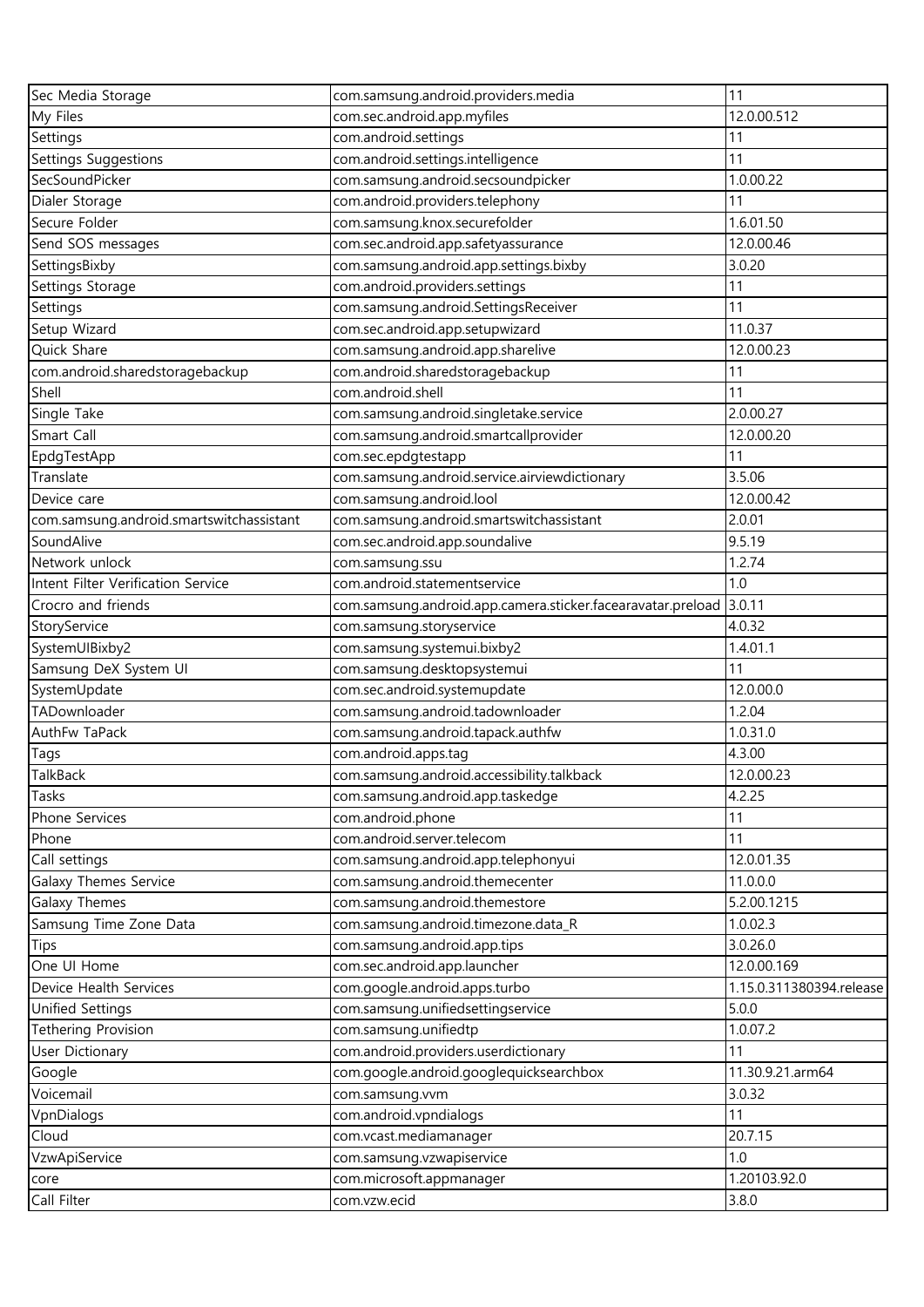| Retail Demo Mode                        | com.customermobile.preload.vzw               | Retail Demo Mode    |
|-----------------------------------------|----------------------------------------------|---------------------|
| <b>IMS</b> Service                      | com.sec.imsservice                           | 1.0                 |
| Knox Analytics Uploader                 | com.samsung.android.knox.analytics.uploader  | 1.2.01.1            |
| KnoxVpnPacProcessor                     | com.knox.vpn.proxyhandler                    | 11                  |
| ringtonebackup                          | com.sec.android.app.ringtoneBR               | 1.0.00.4            |
| Service mode                            | com.sec.android.app.servicemodeapp           | 11                  |
| SmartFaceService                        | com.samsung.android.smartface                | 1.0                 |
| com.samsung.android.wallpaper.res       | com.samsung.android.wallpaper.res            | 11                  |
| com.google.android.ext.services         | com.google.android.ext.services              |                     |
| com.google.android.ext.services         | com.google.android.ext.services              |                     |
| com.google.android.ext.services         | com.google.android.ext.services              |                     |
| com.google.android.ext.services         | com.google.android.ext.services              |                     |
| com.google.android.ext.services         | com.google.android.ext.services              |                     |
| com.google.android.ext.services         | com.google.android.ext.services              |                     |
| com.google.android.ext.services         | com.google.android.ext.services              |                     |
| com.google.android.ext.services         | com.google.android.ext.services              |                     |
| Android Services Library                | com.google.android.ext.services              | r_aml_300900700     |
| Tethering                               | com.android.networkstack.tethering.inprocess | 11                  |
| com.google.android.permissioncontroller | com.google.android.permissioncontroller      |                     |
| com.google.android.permissioncontroller | com.google.android.permissioncontroller      |                     |
| com.google.android.permissioncontroller | com.google.android.permissioncontroller      |                     |
| Permission controller                   | com.google.android.permissioncontroller      | r_aml_300900736     |
| com.google.android.permissioncontroller | com.google.android.permissioncontroller      |                     |
| com.google.android.permissioncontroller | com.google.android.permissioncontroller      |                     |
| com.google.android.permissioncontroller | com.google.android.permissioncontroller      |                     |
| com.google.android.permissioncontroller | com.google.android.permissioncontroller      |                     |
| System Wi-Fi Resources                  | com.android.wifi.resources                   | R-initial           |
| OsuLogin                                | com.android.hotspot2.osulogin                | 11                  |
| Media Storage                           | com.android.providers.media.module           | 11                  |
| Bluetooth                               | com.android.bluetooth                        | 11                  |
| com.sec.phone                           | com.sec.phone                                | 1.0                 |
| Cameralyzer                             | com.sec.factory.cameralyzer                  | 3.3.20.12030        |
| Chrome                                  | com.android.chrome                           | 83.0.4103.106       |
| android.autoinstalls.config.samsung     | android.autoinstalls.config.samsung          | 0000                |
| Glance                                  | com.samsung.android.service.pentastic        | 1.0.10              |
| Dual Messenger                          | com.samsung.android.da.daagent               | 3.1.00.0            |
| <b>NFC</b>                              | com.android.nfc                              | 11                  |
| Link Sharing                            | com.samsung.android.app.simplesharing        | 12.0.00.21          |
| Calendar                                | com.samsung.android.calendar                 | 12.0.00.53000       |
| Select background music                 | com.sec.android.app.ve.vebgm                 | 1.1.04.0            |
| Trichrome Library                       | com.google.android.trichromelibrary          | 83.0.4103.106       |
| Video Editor                            | com.sec.android.app.vepreload                | 3.5.54.9            |
| WlanTest                                | com.sec.android.app.wlantest                 | 1.1.0               |
| vzw_msdc_api                            | qualcomm.com.vzw_msdc_api                    | MSDC_LA_4.3.02.02.0 |
| com.samsung.android.container           | com.samsung.android.container                | 11                  |
| PartnerNetflixActivation                | com.netflix.partner.activation               | 1.0.0               |
| System Tracing                          | com.android.traceur                          | 1.0                 |
| com.google.android.captiveportallogin   | com.google.android.captiveportallogin        |                     |
| CaptivePortalLogin                      | com.google.android.captiveportallogin        | r_aml_300900700     |
| com.google.android.captiveportallogin   | com.google.android.captiveportallogin        |                     |
| com.google.android.captiveportallogin   | com.google.android.captiveportallogin        |                     |
| com.google.android.captiveportallogin   | com.google.android.captiveportallogin        |                     |
| com.google.android.captiveportallogin   | com.google.android.captiveportallogin        |                     |
|                                         |                                              |                     |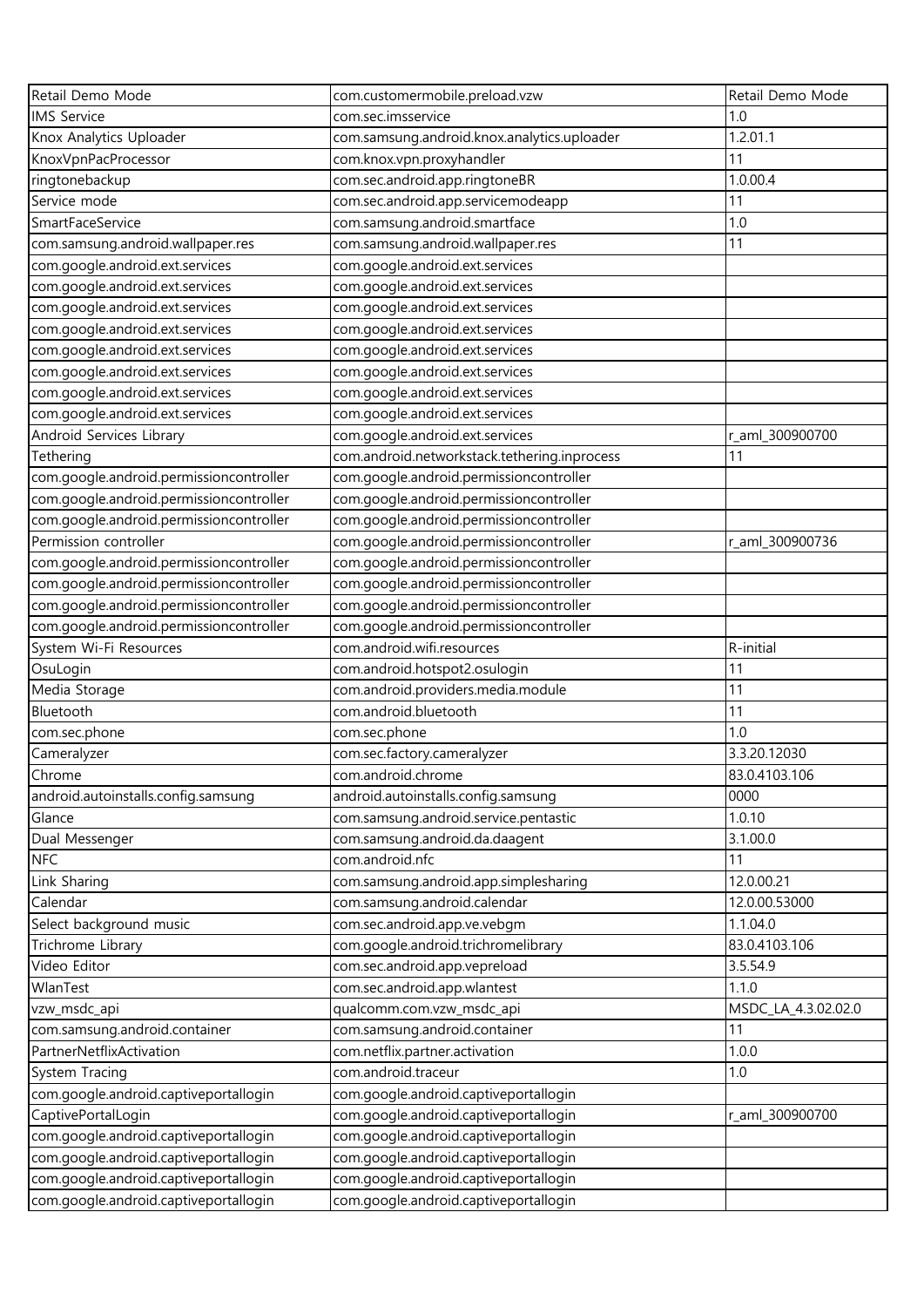| com.google.android.captiveportallogin | com.google.android.captiveportallogin            |                |
|---------------------------------------|--------------------------------------------------|----------------|
| com.google.android.captiveportallogin | com.google.android.captiveportallogin            |                |
| Nearby Service                        | com.samsung.android.allshare.service.mediashare  | 3.0.11.24      |
| Clipboard edge                        | com.samsung.android.app.clipboardedge            | 3.0.07         |
| com.samsung.InputEventApp             | com.samsung.InputEventApp                        | 1.0.0          |
| Safety Information                    | com.samsung.safetyinformation                    | 3.0.30.0       |
| com.google.ar.core                    | com.google.ar.core                               | 0              |
| Samsung Internet                      | com.sec.android.app.sbrowser                     | 13.0.1.65      |
| Tools                                 | com.sec.android.app.quicktool                    | 8.2.37         |
| <b>BBCAgent</b>                       | com.samsung.android.bbc.bbcagent                 | 5.0.00.18      |
| Print Service Recommendation Service  | com.google.android.printservice.recommendation   | 1.3.0          |
| SIM Toolkit                           | com.android.stk                                  | 11             |
| Secure UI Service                     | com.qualcomm.qti.services.secureui               | 2.7.2          |
| MDMApp                                | com.samsung.android.mdm                          | 1.0            |
| AudioCoreDebug                        | com.sec.android.app.audiocoredebug               | 1.0            |
| Samsung Keyboard (deprecated)         | com.sec.android.inputmethod                      | 4.9.00.8       |
| com.qualcomm.embms                    | com.qualcomm.embms                               | 1.0            |
| <b>Bluetooth MIDI Service</b>         | com.android.bluetoothmidiservice                 | R-initial      |
| HandwritingService                    | com.samsung.android.sdk.handwriting              | 2.4.01.0       |
| Knox Enrollment Service               | com.sec.enterprise.knox.cloudmdm.smdms           | 2.1.31         |
| Launcher                              | com.sec.android.emergencylauncher                | 1.1.00.24      |
| System updates UI                     | com.samsung.sdm.sdmviewer                        | 3.0            |
| AR Zone                               | com.samsung.android.arzone                       | 1.5.00.18      |
| Main components                       | com.google.android.modulemetadata                | 2020-09-01     |
| Smart View                            | com.samsung.android.smartmirroring               | 8.2.11.31      |
| com.samsung.ucs.agent.ese             | com.samsung.ucs.agent.ese                        | 11             |
| Support components                    | com.google.mainline.telemetry                    | 2020-09-01     |
| Samsung Notes Add-ons                 | com.samsung.android.app.notes.addons             | 1.0.00.58      |
| Wi-Fi Calling                         | com.sec.unifiedwfc                               | 6.5.00.51      |
| ShortcutBNR                           | com.samsung.android.shortcutbackupservice        | 11             |
| Facebook App Manager                  | com.facebook.appmanager                          | 59.1.10        |
| SecureElementApplication              | com.android.se                                   | 11             |
| <b>DRParser Mode</b>                  | com.sec.android.app.parser                       | 12.0.00.4      |
| Photo Screensavers                    | com.android.dreams.phototable                    | 11             |
| Auto Hotspot                          | com.sec.mhs.smarttethering                       | 1.0.91.0       |
| Write on PDF                          | com.samsung.android.spdfnote                     | 2.6.00.30      |
| Facebook                              | com.facebook.katana                              | stub (59.1.10) |
| Favourite Contacts                    | com.sec.android.widgetapp.easymodecontactswidget | 12.0.12        |
| com.android.cts.ctsshim               | com.android.cts.ctsshim                          | 11-6508977     |
| SilentLogging                         | com.sec.modem.settings                           | 1.0.1          |
| Perso                                 | com.sec.android.app.personalization              | 11             |
| com.sec.enterprise.knox.attestation   | com.sec.enterprise.knox.attestation              | 1.0.3          |
| Companion Device Manager              | com.android.companiondevicemanager               | 11             |
| Samsung Notes                         | com.samsung.android.app.notes                    | 4.1.04.25      |
| CarrierDefaultApp                     | com.android.carrierdefaultapp                    | 11             |
| Samsung ApexService                   | com.sec.android.app.apex                         | 3.3.13         |
| Duo Installer                         | com.google.android.apps.tachyon                  | 0.1            |
| Maps                                  | com.google.android.apps.maps                     | 10.36.5        |
| BluetoothTest                         | com.sec.android.app.bluetoothtest                | 11             |
| <b>Basic Daydreams</b>                | com.android.dreams.basic                         | 11             |
| com.android.wallpaperbackup           | com.android.wallpaperbackup                      | 11             |
| com.sec.bcservice                     | com.sec.bcservice                                | 2.0            |
| Google Contacts Sync                  | com.google.android.syncadapters.contacts         | 11-6684105     |
|                                       |                                                  |                |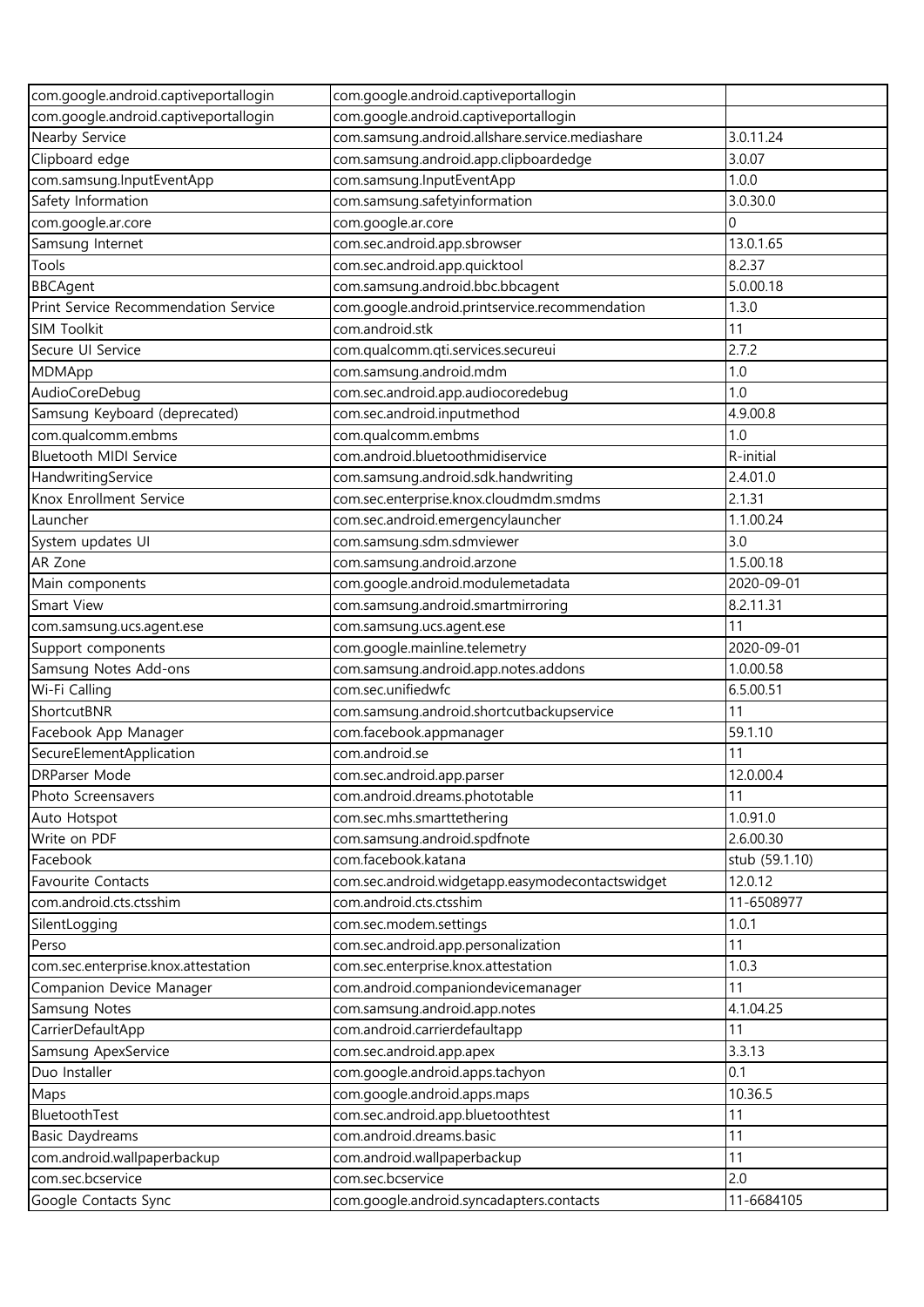| <b>FACM</b>                            | com.samsung.android.aircommandmanager                          | 1.2.61                      |
|----------------------------------------|----------------------------------------------------------------|-----------------------------|
| EmergencyProvider                      | com.sec.android.provider.emergencymode                         | 1.1.00.6                    |
| AASAservice                            | com.samsung.aasaservice                                        | 15                          |
| NetworkStackOverlay                    | com.samsung.android.networkstack                               | 11                          |
| Print Spooler                          | com.android.printspooler                                       | 11                          |
| com.samsung.android.wifi.resources     | com.samsung.android.wifi.resources                             | 1.0                         |
| <b>Automation Test</b>                 | com.sec.android.app.DataCreate                                 | 1.1                         |
| Clock                                  | com.sec.android.app.clockpackage                               | 12.0.00.55                  |
| Sim App Dialog                         | com.android.simappdialog                                       | 11                          |
| Bookmark Provider                      | com.android.bookmarkprovider                                   | 11                          |
| Google Location History                | com.google.android.gms.location.history                        | 1.1                         |
| Samsung text-to-speech engine          | com.samsung.SMT                                                | 3.1.01.14                   |
| SetupWizardLegalProvider               | com.sec.android.app.setupwizardlegalprovider                   | 2.0.07.0                    |
| <b>Bixby Vision</b>                    | com.samsung.android.visionintelligence                         | 3.7.30.3                    |
| Smart Switch Agent                     | com.sec.android.easyMover.Agent                                | 1.7.00.22                   |
| Netflix                                | com.netflix.mediaclient                                        | 1.0.0                       |
| Sound picker                           | com.samsung.android.app.soundpicker                            | 10.0.11.8                   |
| Autofill with Samsung Pass             | com.samsung.android.samsungpassautofill                        | 2.5.01.16                   |
| Google Text-to-speech Engine           | com.google.android.tts                                         | 22.10.313224691             |
| com.android.providers.partnerbookmarks | com.android.providers.partnerbookmarks                         | 11                          |
| Hiya Service                           | com.hiya.star                                                  | 2.8.0-samsung-791           |
| Android System WebView                 | com.google.android.webview                                     | 83.0.4103.106               |
| FactoryCamera                          | com.sec.factory.camera                                         | 3.4.45                      |
| SecurityLogAgent                       | com.samsung.android.securitylogagent                           | 10.1.00.1                   |
| <b>USBSettings</b>                     | com.sec.usbsettings                                            | 1.0                         |
| <b>ANT HAL Service</b>                 | com.dsi.ant.server                                             | 3.0.0                       |
| Live Message                           | com.samsung.android.service.livedrawing                        | 3.3.19                      |
| Call & text on other devices           | com.samsung.android.mdecservice                                | 3.0.00.43                   |
| <b>MDE Service Framework</b>           | com.samsung.android.mdx.kit                                    | 1.1.49.1                    |
| PacProcessor                           | com.android.pacprocessor                                       | 11                          |
| <b>Assisted Dialing</b>                | com.sec.providers.assisteddialing                              | 11                          |
| Dictionary                             | com.diotek.sec.lookup.dictionary                               | 3.002.013                   |
| Android Shared Library                 |                                                                | $\mathbf{1}$                |
|                                        | com.google.android.ext.shared                                  | 12.0.01.54000               |
| Reminder<br>YouTube                    | com.samsung.android.app.reminder<br>com.google.android.youtube | 15.26.34                    |
|                                        |                                                                |                             |
| ₩"Bixby₩" voice wake-up                | com.samsung.android.bixby.wakeup                               | 2.1.25.16                   |
| SecVideoEngineService                  | com.sec.sve                                                    | 1.0                         |
| SimMobilityKit                         | com.samsung.ims.smk                                            | 1.3.20                      |
| Enterprise Sim Pin Service             | com.sec.enterprise.mdm.services.simpin                         | 11                          |
| <b>StickerCenter</b>                   | com.samsung.android.stickercenter                              | 2.0.00.24                   |
| ANT+ Plugins Service                   | com.dsi.ant.plugins.antplus                                    | 3.8.00                      |
| Certificate Installer                  | com.android.certinstaller                                      | 11                          |
| audioTuning                            | com.android.audioTuning                                        | 2.0.0                       |
| Android R Easter Egg                   | com.android.egg                                                | 1.0                         |
| Google Calendar Sync                   | com.google.android.syncadapters.calendar                       | 2020.20.5-319002662-release |
| Weather                                | com.sec.android.daemonapp                                      | 1.6.30.49                   |
| Foundation                             | com.monotype.android.font.foundation                           | 2.3.03.0                    |
| Motion photo Viewer                    | com.samsung.android.motionphoto.viewer                         | 1.0.34                      |
| Key Chain                              | com.android.keychain                                           | 11                          |
| SamsungOne                             | com.monotype.android.font.samsungone                           | 1.1.02.0                    |
| NFC Test 1.7                           | com.sec.android.app.nfctest                                    | 1.0.0                       |
| TetheringAutomation                    | com.sec.automation                                             | 2.0.1                       |
| Samsung capture                        | com.samsung.android.app.smartcapture                           | 4.4.30                      |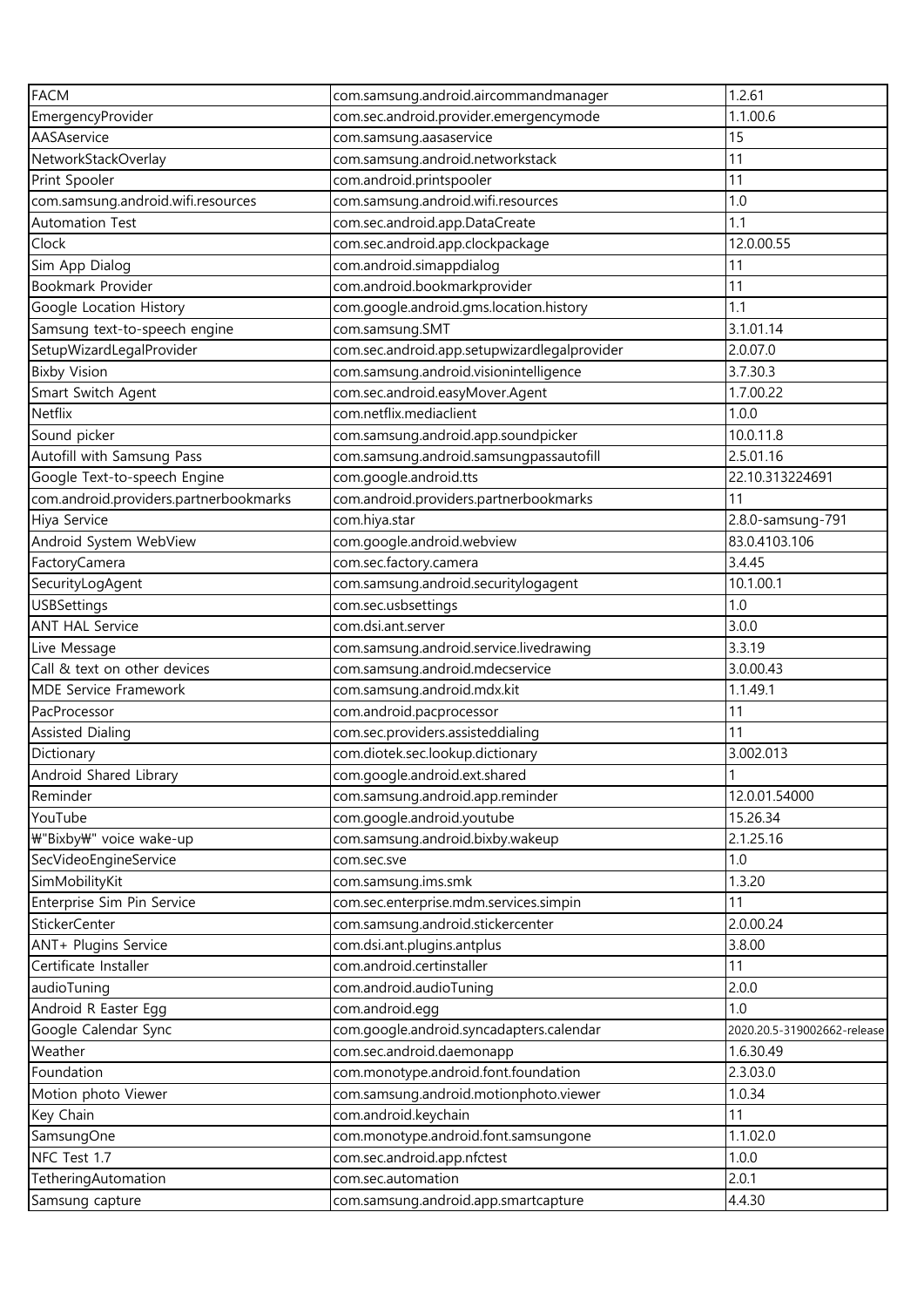| Honey Board                                             | com.samsung.android.honeyboard                                                                | 5.2.00.86                    |
|---------------------------------------------------------|-----------------------------------------------------------------------------------------------|------------------------------|
| Wearable Manager Installer                              | com.samsung.android.app.watchmanagerstub                                                      | 2.1.01.20006                 |
| System updates                                          | com.samsung.sdm                                                                               | 3.0                          |
| Wi-Fi Direct                                            | com.samsung.android.allshare.service.fileshare                                                | 3.1.11.24                    |
| DumpCollector                                           | com.samsung.carrier.logcollector                                                              | 3.6.04                       |
| Filter Provider                                         | com.samsung.android.provider.filterprovider                                                   | 5.0.31                       |
| Create movie                                            | com.samsung.app.highlightplayer                                                               | 3.5.54.9                     |
| slocation                                               | com.samsung.android.location                                                                  | 1.5.01.111                   |
| SmartFittingService                                     | com.samsung.android.smartfitting                                                              | 1.4.14.0                     |
| ChromeCustomizations                                    | com.sec.android.app.chromecustomizations                                                      | 3.0.28                       |
| <b>SCPM Client</b>                                      | com.samsung.android.sm.policy                                                                 | 3.2.15                       |
| SDMHiddenMenu                                           | com.samsung.SDMHiddenMenu                                                                     | 10.1                         |
| EasyOneHand                                             | com.sec.android.easyonehand                                                                   | 5.0                          |
| com.samsung.android.brightnessbackupservice             | com.samsung.android.brightnessbackupservice                                                   | 11                           |
| ANT + DUT                                               | com.dsi.ant.sample.acquirechannels                                                            | 01.00.05                     |
| Wi-Fi Tips                                              | com.samsung.android.net.wifi.wifiguider                                                       | 1.5.00.67                    |
| <b>HTML Viewer</b>                                      | com.android.htmlviewer                                                                        | 3.0.04                       |
| Quick Share                                             | com.samsung.android.aware.service                                                             | 3.2.11.24                    |
| AR Doodle                                               | com.samsung.android.ardrawing                                                                 | 2.5.00.12                    |
| EmergencyManagerService                                 | com.sec.android.emergencymode.service                                                         | 1.1.00.39                    |
| Dsms                                                    | com.samsung.android.dsms                                                                      | 2.0.03                       |
| IMS Settings                                            | com.samsung.advp.imssettings                                                                  | 1.0                          |
| Gmail                                                   | com.google.android.gm                                                                         | 2020.05.31.316831277.release |
| Video Trimmer                                           | com.samsung.app.newtrim                                                                       | 3.0.15.1                     |
| AppLinker                                               | com.sec.android.app.applinker                                                                 | 2.1.10                       |
| Samsung Free                                            | com.samsung.android.app.spage                                                                 | 5.1.01.5                     |
| Rounded                                                 | com.android.theme.icon_pack.rounded.android                                                   | 1.0                          |
| Punch Hole cutout                                       | com.android.internal.display.cutout.emulation.hole                                            | 1.0                          |
| 3 Button Navigation Bar                                 | com.android.internal.systemui.navbar.threebutton                                              | 1.0                          |
| Gestural Navigation Bar                                 | com.samsung.internal.systemui.navbar.sec_gestural_no_hint                                     | 1.0                          |
| Purple                                                  | com.android.theme.color.purple                                                                | 1.0                          |
| Tapered Rect                                            | com.android.theme.icon.taperedrect                                                            | 1.0                          |
| Gestural Navigation Bar                                 | com.android.internal.systemui.navbar.gestural_narrow_back                                     | 1.0                          |
| Rounded                                                 | com.android.theme.icon_pack.rounded.themepicker                                               | 1.0                          |
| Circular                                                | com.android.theme.icon_pack.circular.android                                                  | 1.0                          |
| Gestural Navigation Bar                                 | com.android.internal.systemui.navbar.gestural_extra_wide_back 1.0                             |                              |
| Noto Serif / Source Sans Pro                            | com.android.theme.font.notoserifsource                                                        | 1.0                          |
| com.google.android.overlay.gmsconfig.photos             | com.google.android.overlay.gmsconfig.photos                                                   | 1.0                          |
| Cinnamon                                                | com.android.theme.color.cinnamon                                                              | 1.0                          |
| Filled                                                  | com.android.theme.icon_pack.filled.launcher                                                   | 1.0                          |
| Circular                                                | com.android.theme.icon_pack.circular.systemui                                                 | 1.0                          |
| com.google.android.overlay.gmsconfig.gsa                | com.google.android.overlay.gmsconfig.gsa                                                      | 1.0                          |
| Gestural Navigation Bar                                 | com.android.internal.systemui.navbar.gestural                                                 | 1.0                          |
| Double cutout                                           | com.android.internal.display.cutout.emulation.double                                          | 1.0                          |
| Circular                                                | com.android.theme.icon_pack.circular.settings                                                 | 1.0                          |
| Rounded Rectangle                                       | com.android.theme.icon.roundedrect                                                            | 1.0                          |
| Waterfall cutout                                        | com.android.internal.display.cutout.emulation.waterfall                                       | 1.0                          |
| Filled                                                  | com.android.theme.icon_pack.filled.settings                                                   | 1.0                          |
| Circular                                                | com.android.theme.icon_pack.circular.themepicker                                              | 1.0                          |
| Filled                                                  | com.android.theme.icon_pack.filled.systemui                                                   | 1.0                          |
|                                                         | com.google.android.overlay.modules.documentsui com.google.android.overlay.modules.documentsui | 1.0                          |
| com.google.android.overlay.modules.cellbroadcastservice | com.google.android.overlay.modules.cellbroadcastservice                                       | 11                           |
| Rounded                                                 | com.android.theme.icon_pack.rounded.systemui                                                  | 1.0                          |
|                                                         |                                                                                               |                              |